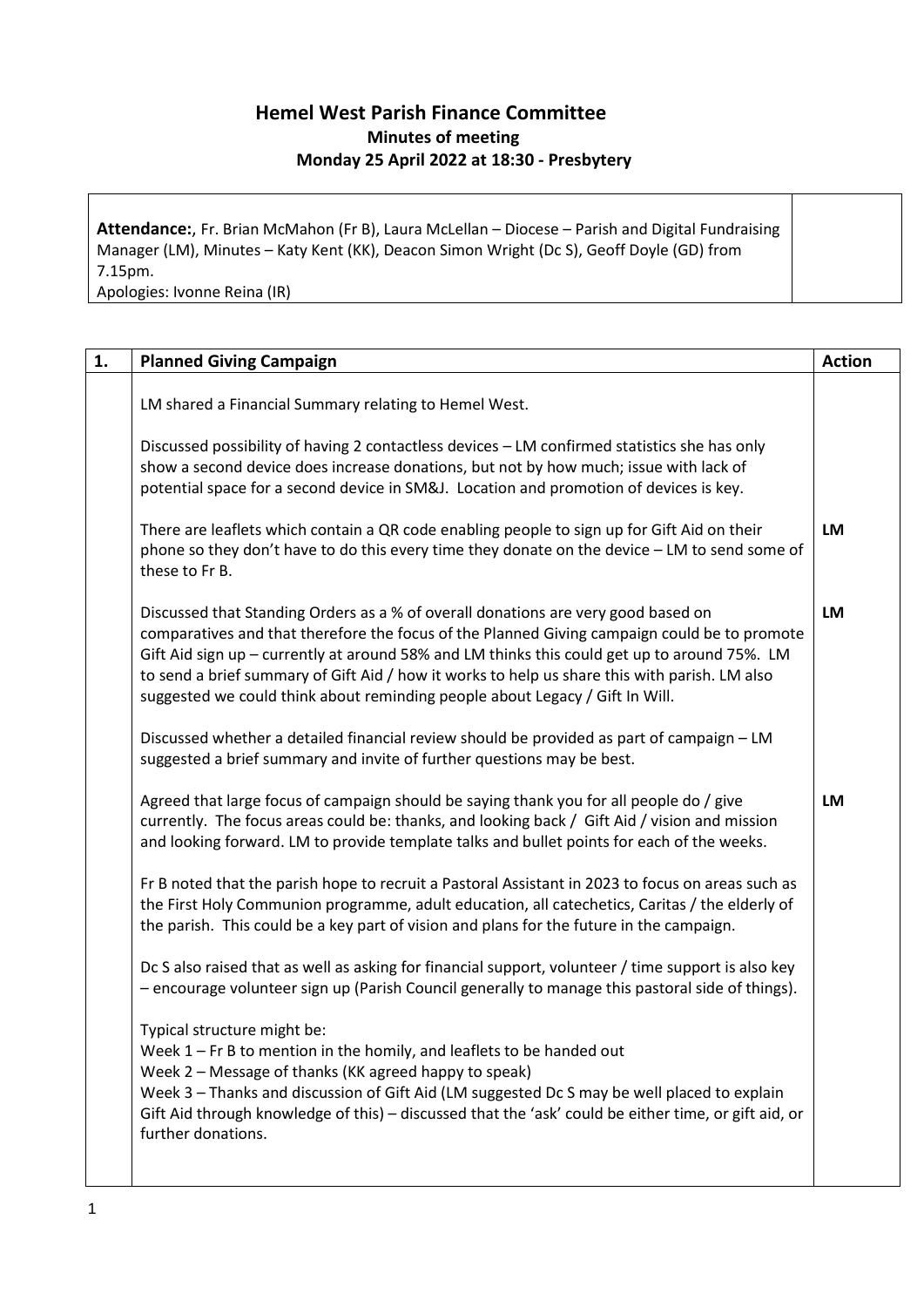|    | Volunteers will be needed to hand out leaflets etc - discussed parish council may be able to<br>support on this.                                                                                                                                                                                                                                                                        |                                                   |
|----|-----------------------------------------------------------------------------------------------------------------------------------------------------------------------------------------------------------------------------------------------------------------------------------------------------------------------------------------------------------------------------------------|---------------------------------------------------|
|    | Proposed dates to be around late September after the school holidays and before Advent.<br>LM to share some proposed timings over email for approval for Fr B / Dc S / Finance<br>Committee.                                                                                                                                                                                            | <b>LM</b>                                         |
| 2. | <b>Letter from Justice and Peace Group</b>                                                                                                                                                                                                                                                                                                                                              |                                                   |
|    | Held over for next meeting.                                                                                                                                                                                                                                                                                                                                                             |                                                   |
| 3. | <b>Valuation of rental properties</b>                                                                                                                                                                                                                                                                                                                                                   |                                                   |
|    | Further discussion regarding the valuation of the rental properties as rent has not changed in<br>10 years. Two factors to consider:<br>Valuation of properties (research done locally by GD would suggest £900 to £950)<br>$\bullet$<br>suggests that there should be a rent increase<br>The parish is only receiving 80% but now the loan is paid off this should increase to<br>100% |                                                   |
|    | Letter to be drafted to the Diocese regarding increase and receipt of 100%.                                                                                                                                                                                                                                                                                                             | Fr B                                              |
| 4. | Purchase of chairs - update                                                                                                                                                                                                                                                                                                                                                             |                                                   |
|    | This has been held up because the payment was blocked by the bank despite signatures being<br>appropriate and correct - unclear whether this is due to size of payment; Shirley Bailey will talk<br>to the diocese to ask them to clear payment on behalf of the parish as chairs to be bought asap<br>to avoid any further prices increases.                                           | <b>With</b><br><b>Shirley</b><br>(not<br>present) |
| 5. | Capital projects - update                                                                                                                                                                                                                                                                                                                                                               |                                                   |
|    | Chris Fanning due to conduct church surveys soon.                                                                                                                                                                                                                                                                                                                                       |                                                   |
|    | Lighting - GD to ask how long each quote stands, and send copies of quotes to Fr B and Dc S.                                                                                                                                                                                                                                                                                            | GD                                                |
|    | Fr B to write to Diocese for approval of amount / number of quotes needed being less than<br>required but lack of availability of other quotes and known good quality supplier.                                                                                                                                                                                                         | Fr B                                              |
|    | Exterior of SM&J painting to be pushed to 2023.                                                                                                                                                                                                                                                                                                                                         |                                                   |
|    | Discussion of plans historically drawn up for church porch – GD to find the plans previously<br>drawn by the architect and share for information.                                                                                                                                                                                                                                       | GD                                                |
|    |                                                                                                                                                                                                                                                                                                                                                                                         |                                                   |
|    |                                                                                                                                                                                                                                                                                                                                                                                         |                                                   |
|    |                                                                                                                                                                                                                                                                                                                                                                                         |                                                   |